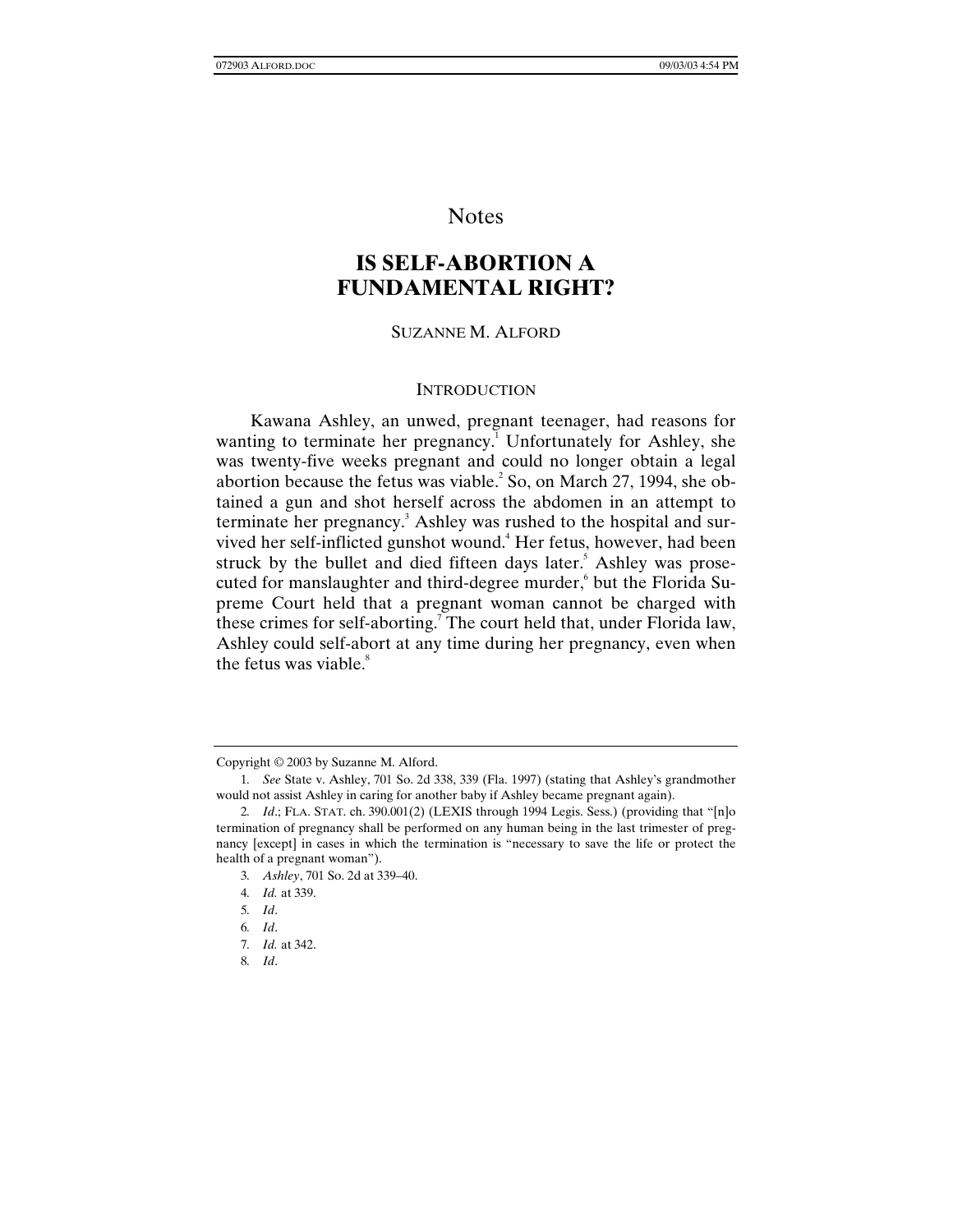The United States Supreme Court's jurisprudence on abortion does not clearly address the issue of self-abortion.<sup>9</sup> The Court's decision in *Planned Parenthood v. Casey*<sup>10</sup> established a woman's right to terminate her pregnancy before the fetus is viable through a surgical abortion.11 *Casey* created a basic framework for understanding the legal status of abortion, but it also left certain aspects of a woman's right to terminate her pregnancy a mystery. A woman's right to selfabort is one of these aspects.

The lack of attention paid to self-abortion by the Supreme Court, however, does not mean that self-abortion is not a real and pressing problem. Self-abortion may be thought of as an antiquated form of abortion that was only necessary in the days before *Roe v. Wade*,<sup>12</sup> when women were often unable to obtain the assistance of doctors in terminating a pregnancy. Self-abortions, however, still occur in American society. As evidenced by Kawana's story, desperate women take various measures to abort their fetuses. Methods range from inserting coat hangers into the cervix $13$  to utilizing at-home abortion kits found on the Internet. $14}$  Not only are self-abortions currently being practiced in the United States, but the danger they pose to both the women and the fetuses is real. Women who perform self-abortions

<sup>9.</sup> The term "self-abortion" refers to methods of abortion that women create and use without the assistance of a medical professional. Examples of self-abortion include the use of drugs (kerosene, lead, herbs), instrumentation (injection of air or insertion of hangers), cervical dilation, and trauma (blows to the abdomen). Benjamin Honigman et al., *Reemergence of Self-Induced Abortions*, 11 J. EMERGENCY MED. 105, 107 (1993). The term does not include the morning-after pill, which is taken within seventy-two hours of possible conception of the same hormones found in birth control pills. *Few Private Physicians Offer Women Abortion Pill*, L.A.TIMES, Sept. 25, 2001, at 3. The term also excludes "medical abortions," which are a method of abortion by which a woman takes a series of pills (commonly known as RU-486) that first cause the uterus to be unable to support the fertilized egg and then cause the uterus to contract and expel the egg. Stacey Schultz, *Long-Awaited Abortion Pill Will Offer More Privacy— But No Less Controversy*, U.S. NEWS & WORLD REP., Feb. 28, 2000, at 79. Although a woman takes the pills with a medical abortion, this method of terminating pregnancy is distinguishable from other methods of self-abortion, because a woman may only take the drug with a prescription from a licensed doctor, and must visit the doctor a few times during the abortion process. Liza Mundy, *The Quiet Afterlife of RU-486*, WASH. POST., June 10, 2001, at W19.

<sup>10. 505</sup> U.S. 833 (1992).

<sup>11</sup>*. Id.* at 870.

<sup>12. 410</sup> U.S. 113 (1973).

<sup>13.</sup> Honigman et al., *supra* note 9, at 105.

<sup>14</sup>*. Don't Buy Abortion Kits Over the Net, FDA Warns*, FDA CONSUMER, Sept./Oct. 1997,

at 3 (discussing the dangers of self-abortion kits).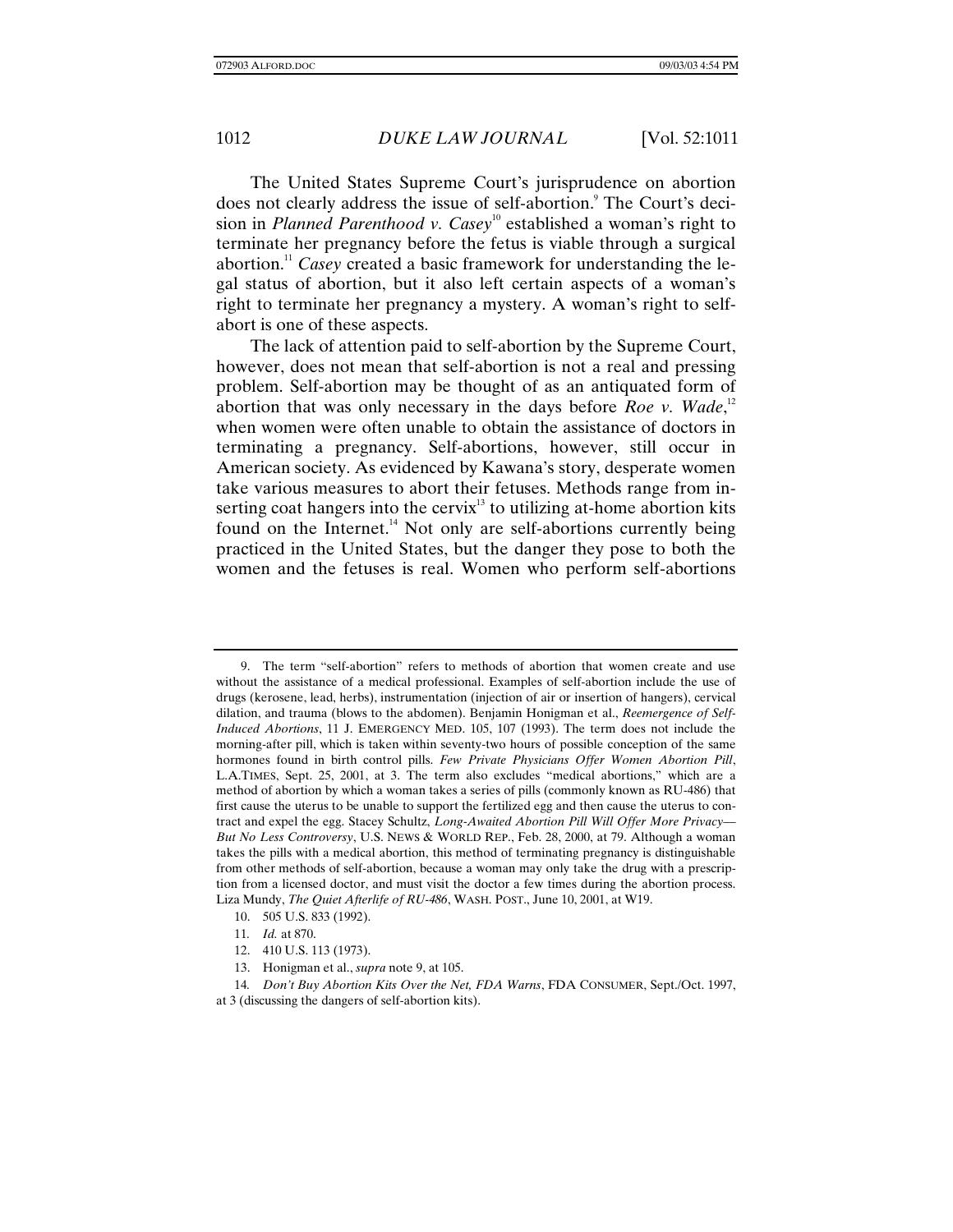risk, among other things, infection, sepsis,<sup>15</sup> septic shock, future infertility, and even death.16 Moreover, women who self-abort may also injure the fetus while failing to terminate the pregnancy, which could result in a child being born with defects. $17$ 

Despite the seriousness of this issue, a thorough analysis of whether self-abortion is a fundamental right has not been conducted by either the courts or by legal scholars. This Note attempts to fill this gap. It examines whether there is a fundamental right to self-abort at any stage of a pregnancy. Part I establishes that self-abortion still occurs in America, and that a state supreme court recently suggested that self-abortion may be a right. Part II shows that America's current abortion framework under *Roe* and *Casey* implies that a woman does not have a right to self-abort. Given that the courts have not squarely addressed the issue of whether self-abortion is a fundamental right, Part III undertakes this analysis. Applying the fundamental rights test, Part III concludes that the Fourteenth Amendment Due Process Clause does not encompass a fundamental right to self-abort during any stage of a woman's pregnancy. Finally, Part IV buttresses the conclusion drawn in Part III by drawing an analogy between selfabortions and a state's right to proscribe a person from harming himself.

## I. SELF-ABORTION IN AMERICA TODAY

After the Supreme Court's ruling in *Roe v. Wade*, which permits a woman to obtain an abortion legally,<sup>18</sup> it might appear that selfabortion is no longer an issue in American society. This appearance is misleading. Although it is difficult to obtain empirical data on selfabortions because the act is secretive by nature, various sources indicate that self-abortions continue to occur in American society post-

<sup>15.</sup> Sepsis is a "toxic condition resulting from the spread of bacteria or their products from a focus of infection." MERRIAM-WEBSTER'S COLLEGIATE DICTIONARY 1064 (10th ed. 2001).

<sup>16</sup>*. See* Honigman et al., *supra* note 9, at 106–08 (cataloging the possible injuries that can result from legal and illegal abortions).

<sup>17</sup>*. Don't Buy Abortion Kits Over the Net, FDA Warns*, *supra* note 14, at 3.

<sup>18. 410</sup> U.S. 113, 164–65 (1973).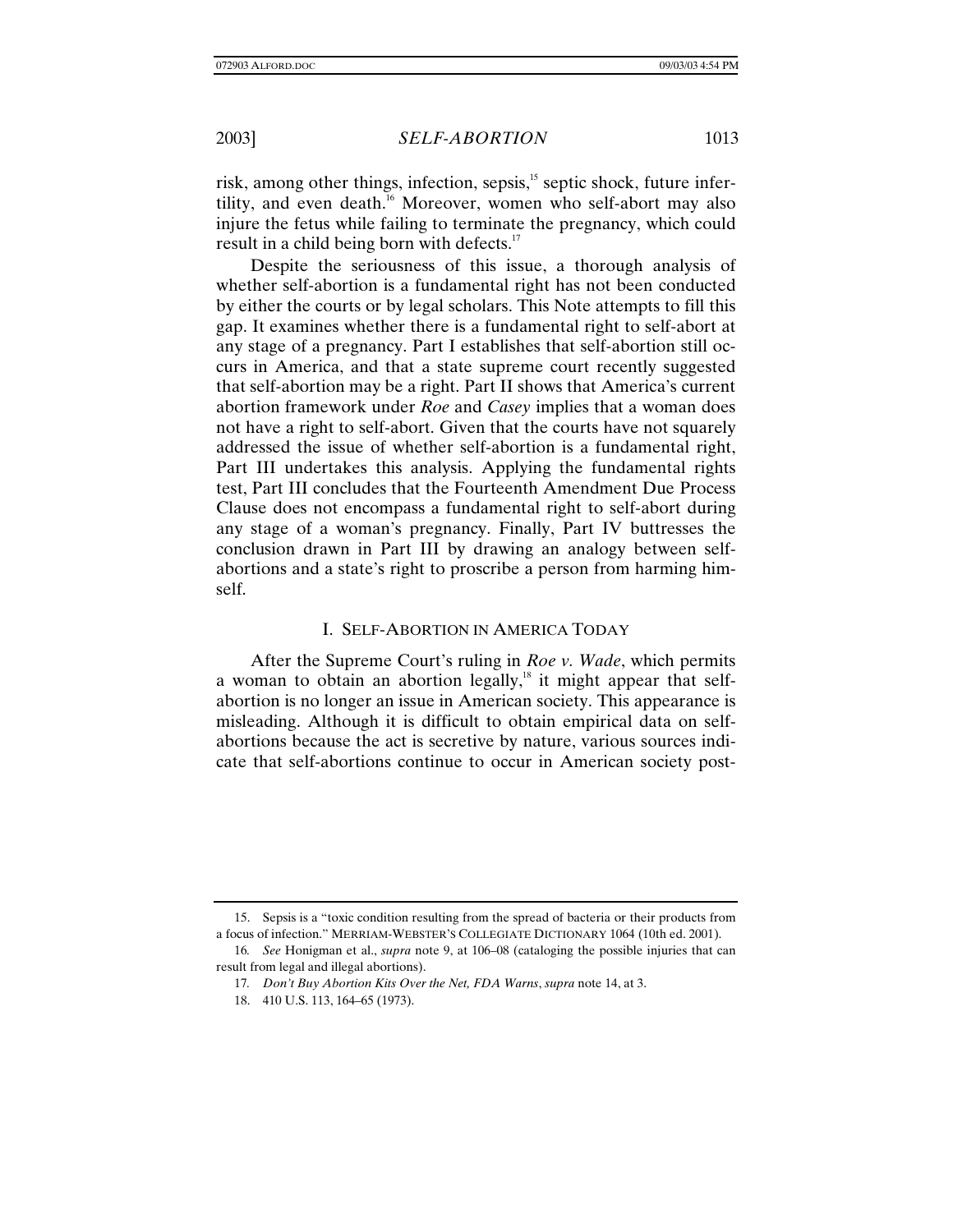*Roe.*<sup>19</sup> For example, in 1993, three hospital physicians<sup>20</sup> in Denver, Colorado, wrote that they witnessed a resurgence in injuries from self-abortion.<sup>21</sup> Further, in 1997, the Food and Drug Administration issued a public warning about the dangers of self-abortion kits available for purchase on the Internet.<sup>22</sup> Moreover, a simple Internet search for home abortion information yields several websites discussing various inexpensive herbal self-abortion techniques.<sup>23</sup>

Because self-abortion continues to occur in American society, the legal system must be prepared to address whether it is a fundamental right. Few courts and scholars have addressed the issue directly. But, in a rare decision addressing self-abortion, the Florida Supreme Court recently ruled that, based on a reading of common law, a woman may self-abort at any time during pregnancy.<sup>24</sup> The court reasoned:

At common law, while a third party could be held criminally liable for causing injury or death to a fetus, the pregnant woman could not be: "At common law an operation on the body of a woman quick with child, with intent thereby to cause her miscarriage, was an indictable offense, but it was not an offense in her to so treat her own body  $\dots$ ."<sup>25</sup>

Thus, the Florida Supreme Court case suggests that self-abortion was

20. The group of three authors consisted of an emergency room surgeon, an obstetrics and gynecology specialist, and a psychiatrist. Honigman et al., *supra* note 9, at 105.

<sup>19</sup>*. See* Richard Guzman, *Planned Parenthood Receives \$500,000 Grant*, DESERT SUN (Palm Springs), Nov. 26, 2002, at 3B (asserting that Sylvia Feliciano, a Planned Parenthood worker, has "seen girls who have performed self-abortions"); Honigman et al., *supra* note 9, at 105–06 (discussing the medical injuries suffered by two women who attempted self-abortion); Dan Luzadder, *Lawsuit Targets New Restriction on Abortions*, ROCKY MTN. NEWS (Denver), Dec. 23, 1998, at 7A ("Sylvia Clark, Planned Parenthood president and CEO in Colorado, warned that the [parental notification] law will force girls who are afraid to tell parents of a pregnancy into self-abortion . . . ."); Kate Michelman, *26 Years Later, Abortion Debate Still Raging*, PLAIN DEALER (Cleveland), Jan. 22, 1999, at 9B (asserting that abortion providers are concerned that obstacles limiting abortion access lead to self-abortion).

<sup>21</sup>*. Id*.

<sup>22</sup>*. Don't Buy Abortion Kits Over the Net, FDA Warns*, *supra* note 14, at 3.

<sup>23</sup>*. See, e.g.*, *Herbal Abortion*, Henriette's Herbal Homepage, *at* http://ibiblio.org/herbmed/ archives/Best/1995/herbal-abortion.html (Nov. 17, 1995) (on file with the *Duke Law Journal*) (describing "a formula that is intended to induce a miscarriage"); *Self-Help: Abortion Remedy— Vitamin-C*, *at* http://www.sisterzeus.com/Hsp1shlp.htm (last visited Mar. 20, 2003) (on file with the *Duke Law Journal*) (explaining how to use Vitamin C to induce a miscarriage).

<sup>24.</sup> State v. Ashley, 701 So. 2d 338, 340–42 (Fla. 1997).

<sup>25</sup>*. Id.* at 340 (quoting State v. Carey, 56 A. 632, 636 (Conn. 1904)).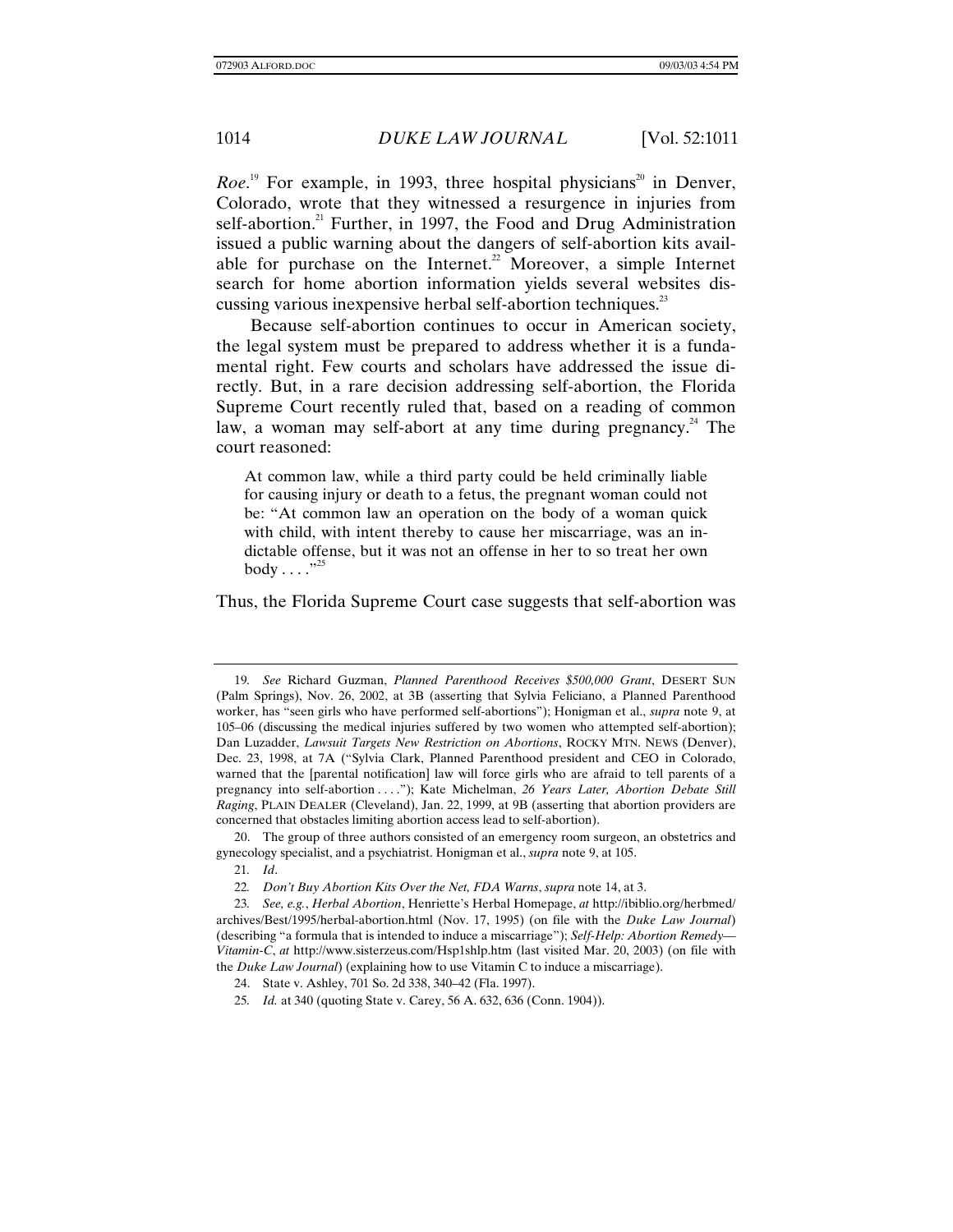traditionally legal and continues to be legal today.<sup>26</sup> This does not, however, mean that self-abortion is a fundamental right.

# II. THE *ROE*-*CASEY* FRAMEWORK'S IMPLICATIONS ON SELF-ABORTION

Though the Florida Supreme Court's ruling suggests that selfabortion was legal under common law, that does not answer the question as to whether self-abortion is a fundamental right. While the United States Supreme Court has not addressed the issue directly, the Court's abortion jurisprudence suggests that a woman does not have a fundamental right to self-abort. America's current legal framework governing abortion is established by two Supreme Court decisions: *Roe v. Wade* and *Planned Parenthood v. Casey*. These two cases did not directly address the issue of self-abortion, but they asserted that physician-provided abortions are a fundamental, albeit limited, right. The *Roe*-*Casey* framework also implied that a woman does not have a fundamental right to self-abort.

In *Roe*, the Court found unconstitutional a Texas law that criminalized the performance of an abortion upon a pregnant woman.<sup>27</sup> The Court concluded that a woman's right to terminate her pregnancy is included within the Fourteenth Amendment's implied right to privacy, but it also held that the right to abort was limited. "[T]he right of personal privacy includes the abortion decision, but . . . this right is not unqualified and must be considered against important state interests in regulation."<sup>28</sup> Consequently, "the State does have an important and legitimate interest in [both] preserving and protecting

<sup>26</sup>*. See id.* at 342–43 ("This Court cannot abrogate willy-nilly a centuries-old principle of the common law—which is grounded in the wisdom of experience and has been adopted by the legislature—and install in its place a contrary rule bristling with red flags and followed by no other court in the nation.").

<sup>27. 410</sup> U.S. 113, 166 (1973). The pertinent portion of the statute stated

<sup>[</sup>i]f any person shall designedly administer to a pregnant woman or knowingly procure to be administered with her consent any drug or medicine, or shall use towards her any violence or means whatever externally or internally applied, and thereby procure an abortion, he shall be confined in the penitentiary not less than two nor more than five years; if it be done without her consent, the punishment shall be doubled. By "abortion" is meant that the life of the fetus or embryo shall be destroyed in the woman's womb or that a premature birth thereof be caused.

*Id.* at 117 n.1 (quoting TEX. PENAL CODE ANN. § 1191 (Vernon 1961)).

<sup>28</sup>*. Id.* at 154.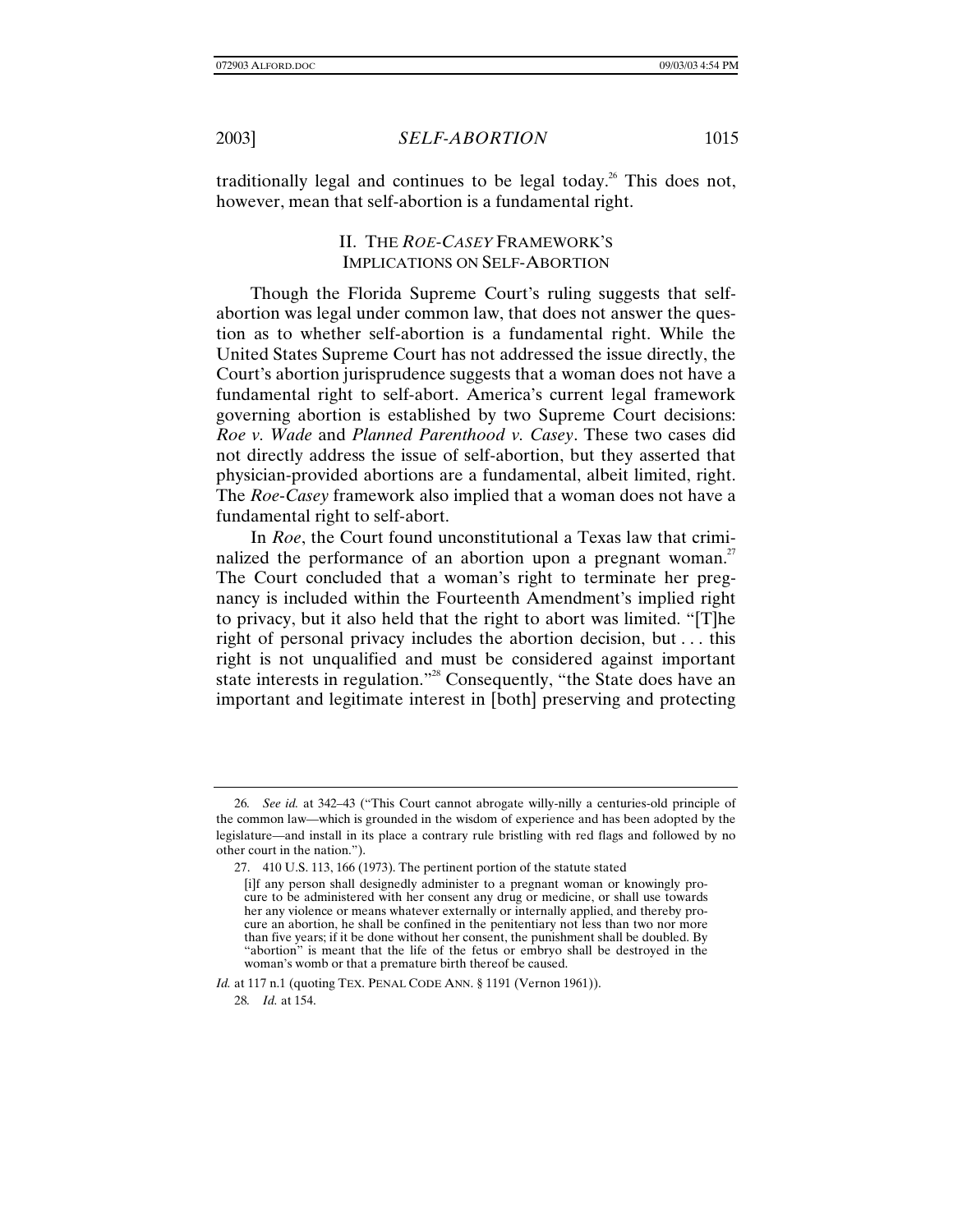the health of the pregnant woman . . . and . . . in protecting the potentiality of human life."<sup>29</sup>

In *Planned Parenthood v. Casey*, the Court expanded on the ruling in *Roe*. The Court held that a state could proscribe abortion after the viability point if it provided an exception for the mother's health.<sup>30</sup> The Court also held that, before viability, a state may enact regulations designed to protect the mother's health and inform her decision to abort, $31$  so long as the regulations do not pose an undue burden on a woman seeking an abortion.<sup>32</sup> The Court concluded that "an undue" burden exists" if the regulation's "purpose or effect is to place a substantial obstacle in the path of a woman seeking an abortion before the fetus attains viability."<sup>33</sup>

Although *Casey* did not specifically address self-abortion, its holding implies that a woman does not have a constitutional right to self-abort. The Court concluded that, after a fetus is viable, "the independent existence of the second life can in reason and all fairness be the object of state protection that now *overrides the rights of the woman* [to abort]."<sup>34</sup> The Court further reasoned: "In some broad sense it might be said that a woman who fails to act before viability has consented to the State's intervention on behalf of the developing child."35 Thus, because a woman does not have a constitutional right to terminate her pregnancy after her fetus is viable, it logically follows that she does not have the right to self-abort after the viability point.

*Casey* further implies that a woman does not have a constitutional right to self-abort even before viability. The *Casey* Court held that a state may enact regulations "designed to foster the health of a woman seeking an abortion" and to ensure that the decision to abort is "thoughtful and informed,"<sup>36</sup> so long as the regulations "do not constitute an undue burden."<sup>37</sup> Thus, abortion regulations aimed at protecting a woman's health are valid if they do not constitute a "substantial obstacle" to a woman's ability to abort.<sup>38</sup> Further, *Casey* 

31*. Id.* at 872.

- 33*. Id*.
- 34*. Id.* at 870 (emphasis added).
- 35*. Id*.
- 36. *Id.* at 872.
- 37*. Id.* at 878.
- 38*. Id*.

<sup>29</sup>*. Id.* at 162.

<sup>30. 505</sup> U.S. 833, 879 (1992).

<sup>32</sup>*. Id.* at 878.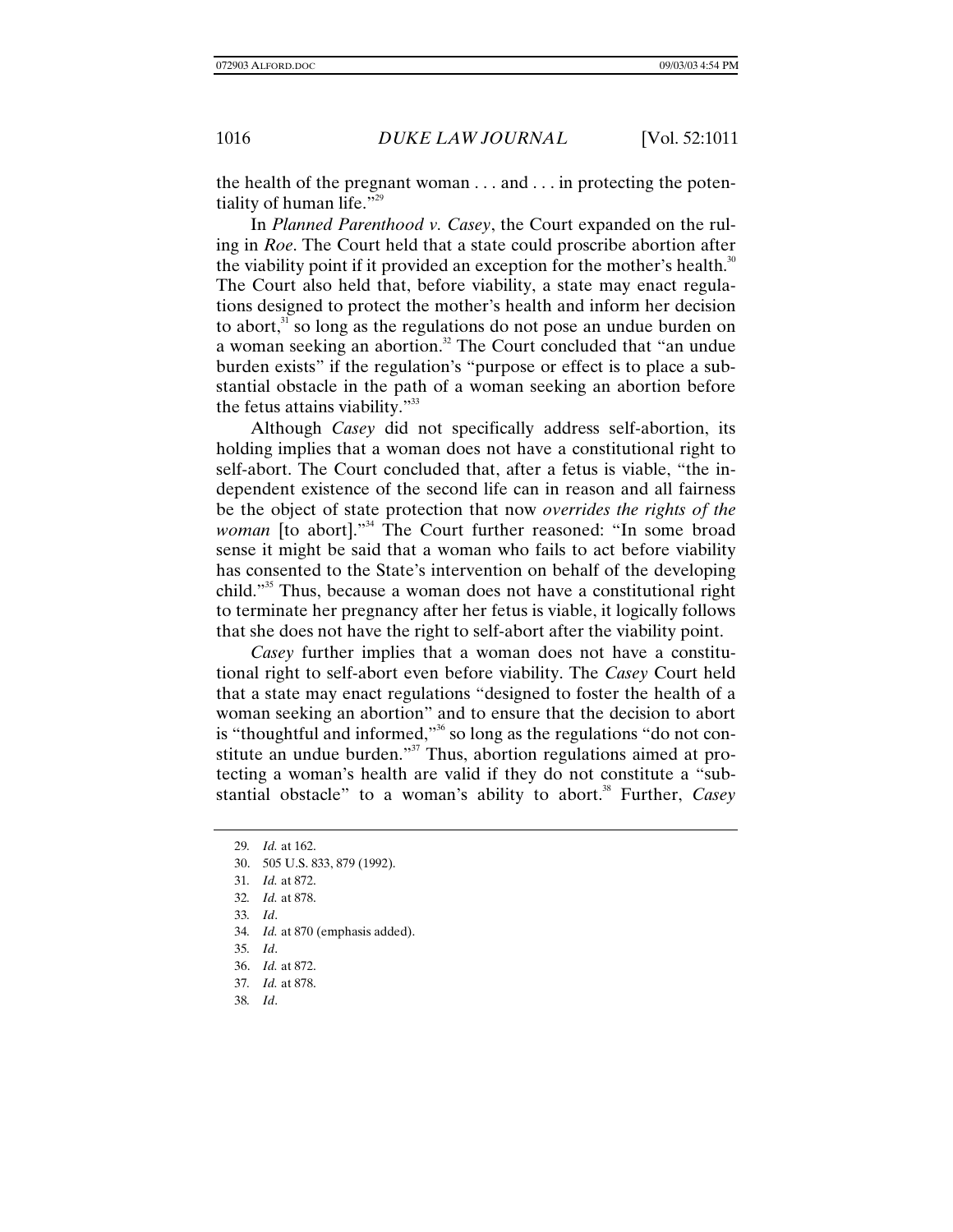implies that regulations not aimed at protecting the life of the mother can also pass the undue burden test. The Court concluded that a state regulation requiring a woman to wait twenty-four hours before undergoing an abortion was not a substantial obstacle.<sup>39</sup> Thus, a measure which posed financial burdens and inconvenience to some women seeking abortions, yet was unrelated to the goal of promoting the mother's health, passed the undue burden test.

The Court explained its decision to uphold the waiting period by reasoning that *Roe* did not guarantee the right to "abortion on demand," but rather, established "a right to decide to terminate a pregnancy free of undue interference by the State."<sup>40</sup> Under this interpretation of the constitutional right to abort, a woman does not have the right to abort in any manner that she chooses, even before viability. Consequently, a state probably has the power to proscribe selfabortion as a means of aborting, even before viability, so long as this restriction does not create a substantial obstacle to women seeking to terminate their pregnancies. *Casey* upheld a twenty-four-hour waiting period, which was both burdensome and arguably unrelated to protecting the mother's health. Therefore, it is likely that regulations prohibiting self-abortions would also be permitted under this framework because they are intended to protect the mother's health from the serious potential health hazards of self-abortions.

# III. APPLYING THE FUNDAMENTAL RIGHTS TEST TO SELF-ABORTION

The *Roe-Casey* framework establishes a right to a doctorprovided abortion at certain stages of pregnancy, but it leaves unanswered the question of whether there is a fundamental right to selfabort. Though the *Roe-Casey* framework implies that self-abortion is not a fundamental right, the cases do not address the point directly. At first glance, it may appear that the right to self-abortion should simply mirror that of surgical and medical abortions, which would mean that self-abortion is a protected right up to the point of fetal viability. However, self-abortion more strongly implicates the state's interest in the mother's health than medical and surgical abortions. A state may wish to proscribe self-abortions at all stages of pregnancy because of its concern that a pregnant woman will seriously injure

<sup>39</sup>*. Id.* at 887.

<sup>40</sup>*. Id*.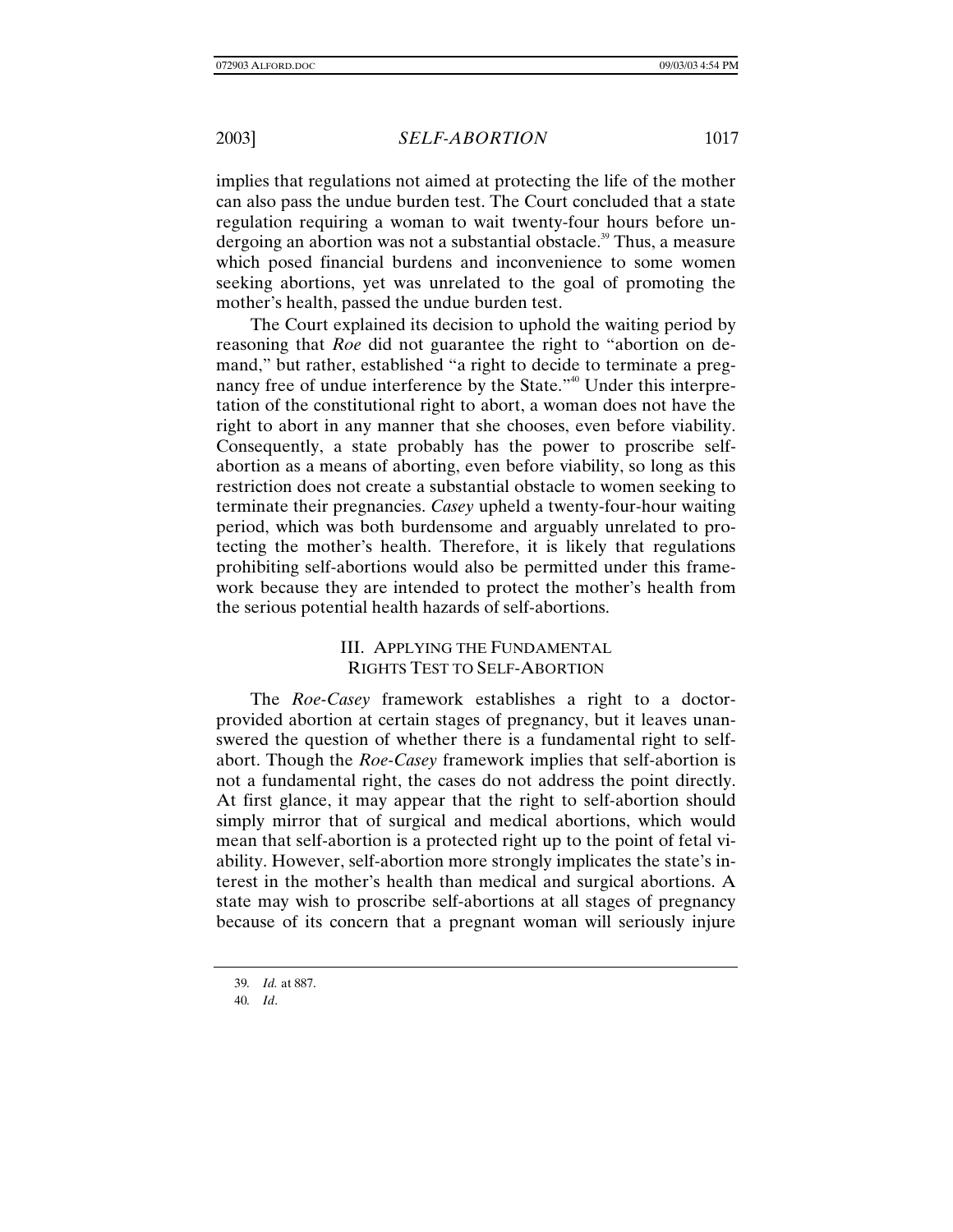herself, whereas surgical and medical abortions are considered relatively safe medical procedures.<sup>41</sup> Moreover, a state may also have an interest in protecting a fetus from being injured in a self-abortion that fails to terminate the pregnancy. For these reasons, self-abortion is distinguishable from surgical and medical abortion. Therefore, a separate analysis is needed to determine whether a fundamental right to self-abort exists at any time during pregnancy.

The Supreme Court has found that the Due Process Clause of the Fourteenth Amendment protects certain "fundamental rights and liberty interests."<sup>42</sup> Although the practice of identifying fundamental rights "has neither rested on any single textual basis nor expressed a consistent theory,"43 the Court has relied on an examination of America's history and tradition to find such rights. In *Washington v. Glucksberg*, the Court articulated a two-part test to determine whether a right is fundamental.<sup>44</sup> First, the Court held that "we have regularly observed that the Due Process Clause specially protects those fundamental rights and liberties which are, objectively, 'deeply rooted in this Nation's history and tradition' . . . and 'implicit in the concept of ordered liberty,' such that 'neither liberty nor justice would exist if they were sacrificed . . . . . . . . . . . Second, the Court required a "'careful description' of the asserted fundamental liberty interest."<sup>46</sup>

Consequently, a two-pronged test should be applied to determine whether self-abortion is a fundamental right. First, there must be a careful description of the right at issue.<sup> $47$ </sup> Second, there must be a

<sup>41</sup>*. See* Laurie D. Elam-Evans et al., *Abortion Surveillance—United States, 1999*, MORBIDITY & MORTALITY WKLY. REP.: CDC SURVEILLANCE SUMMARIES, Nov. 29, 2002, at 28 tbl.19 (reflecting 0.6 deaths per 100,000 legal abortions in 1997).

<sup>42.</sup> Washington v. Glucksberg, 521 U.S. 702, 720 (1997).

<sup>43</sup>*. Id.* at 756 (Souter, J., concurring).

<sup>44</sup>*. Id.* at 720–21.

<sup>45</sup>*. Id.* (citations omitted) (quoting Moore v. E. Cleveland, 431 U.S. 494, 503 (1977) (plurality opinion); Palko v. Connecticut, 302 U.S. 319, 325, 326 (1937)). However, the *Glucksberg* Court appears to collapse these two elements together, such that if the potential fundamental right is not "deeply rooted" in American history and tradition, it is almost certainly not implicit in the concept of ordered liberty. Similarly, this Note relies on the analysis of whether selfabortion and the larger right to harm one's self are firmly embedded in American history and tradition. If one concludes that self-abortion and self-harm are not deeply rooted in American history and tradition, there is no need to ask whether self-abortion is essential to ordered liberty.

<sup>46</sup>*. Id.* at 721 (quoting Reno v. Flores, 507 U. S. 292, 302 (1993); Collins v. Harker Heights, 503 U.S. 115, 125 (1992); Cruzan v. Dir., Mo. Dep't of Health, 497 U.S. 261, 277–78 (1990)).

<sup>47</sup>*. Glucksberg*, 521 U.S. at 721.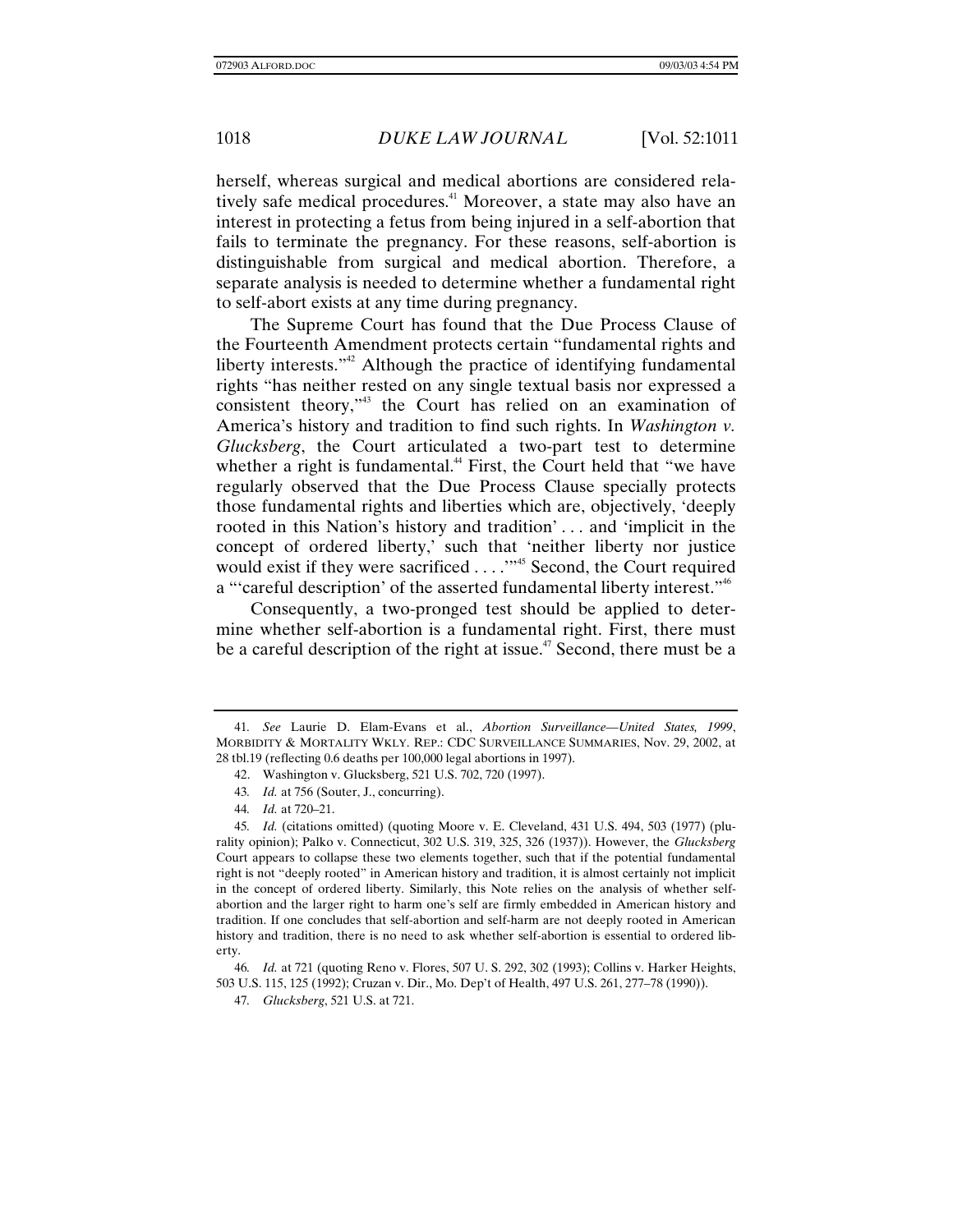thorough examination of whether self-abortion is "deeply rooted in this Nation's history and tradition."<sup>48</sup>

## *A. "Careful Description" of the Asserted Right*

Self-abortion is the right of a pregnant woman to terminate her pregnancy by herself. This right does not include the situation where a woman receives medical help in terminating the pregnancy—such as where a woman takes a prescription medication intended to induce miscarriage. Rather, the right of self-abortion only includes instances where a woman completes the abortion herself without assistance. Moreover, the right permits a woman to self-abort at any time during her pregnancy, even after the fetus is viable.

# *B. Is Self-Abortion Firmly Rooted in American History and Tradition?*

A close examination of common law in both England and the United States reveals that women could be held criminally liable for self-aborting or even for submitting to abortions performed on them. Indeed, some legal scholars and courts throughout English and American history have concluded that women may be tried criminally for self-aborting.

1. *English common and statutory law*. Early English common law provided very limited criminal punishment for abortion. In 1648, Edward Coke asserted that "quickening," the point at which a mother becomes aware of the fetus through its motion, was the dividing line between noncriminal and criminal abortion.<sup>49</sup> He wrote: "If a woman be quick with childe, and by a potion or otherwise killeth it in her wombe; or if a man beat her, whereby the childe dieth in her body, and she is delivered of a dead childe, this is a great misprison, and no murder . . . . . . . . Thus, abortion after quickening, which usually occurred late in the fourth or early in the fifth month of pregnancy, was only considered a misdemeanor at early common law.<sup>51</sup>

<sup>48</sup>*. Id.* (quoting *Moore*, 431 U.S. at 503 (plurality opinion)).

<sup>49.</sup> EDWARD COKE, THIRD PART OF THE INSTITUTES OF THE LAWS OF ENGLAND 50 (London, W. Clarke 1817).

<sup>50</sup>*. Id*.

<sup>51</sup>*. See* JAMES C. MOHR, ABORTION IN AMERICA: THE ORIGINS AND EVOLUTION OF NATIONAL POLICY, 1800–1900, at 3 (1978) (explaining the concept and timing of quickening).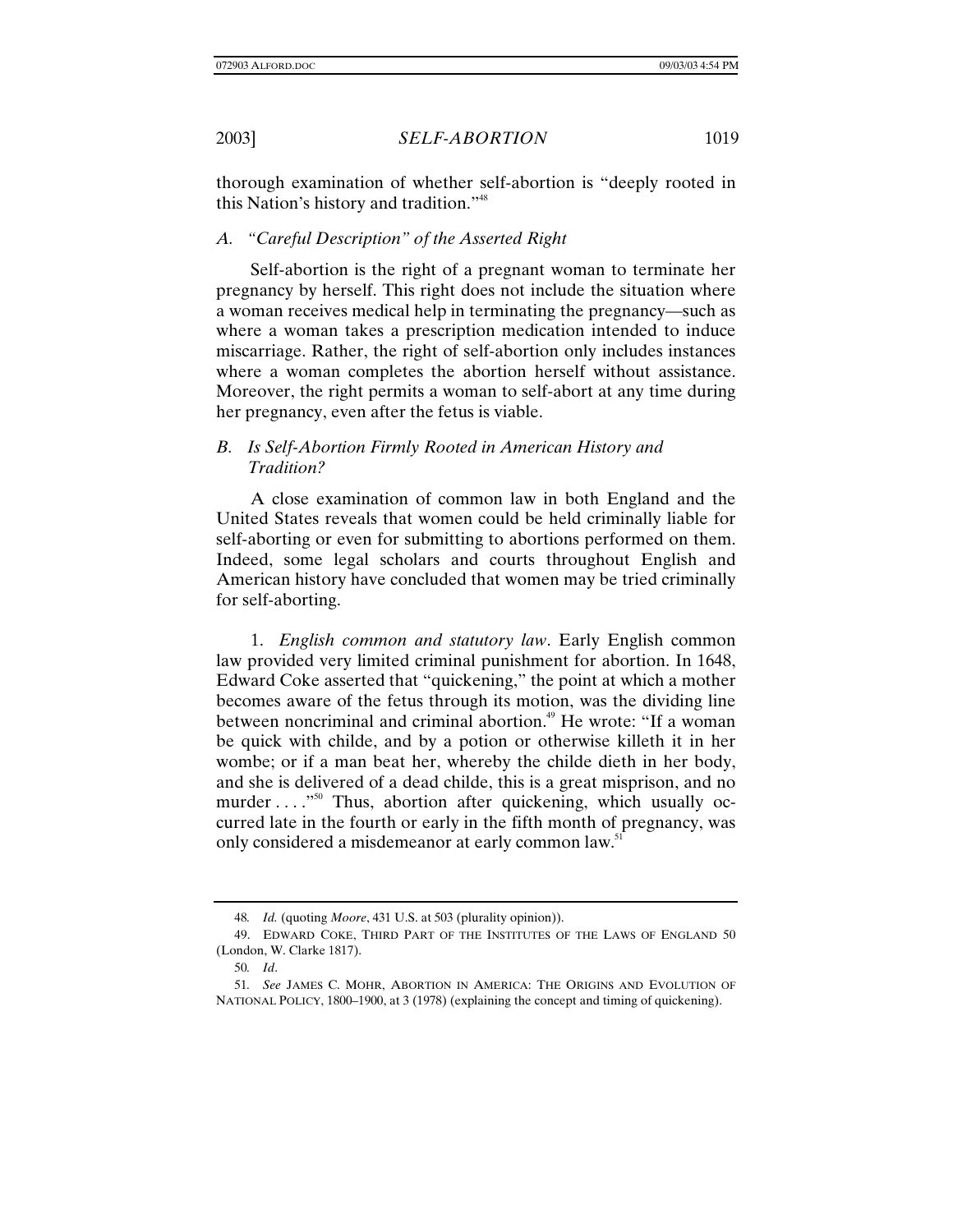English common law also addressed the issue of whether a woman could be held criminally liable for self-aborting after quickening. Although it has been contended that the common law did not permit punishment of women who self-aborted or submitted to abortion,<sup>52</sup> there is case law to the contrary. In the 1602 case of *Regina v*. Webb,<sup>53</sup> a woman was indicted for self-aborting through the use of poison.54 Although the defendant received a general pardon—it is unclear whether she was pardoned before or after conviction—this case illustrates that, from an early point in the development of British common law, a woman could be criminally prosecuted for selfaborting.<sup>55</sup>

In 1803, the passage of Lord Ellenborough's  $Act<sup>56</sup>$  clarified that British law permitted the prosecution of women committing or submitting to abortion performed upon themselves. The Act not only reinforced the common law idea that postquickening abortion was a capital crime, but also declared that prequickening abortion was a transportable offense that entailed deportation to a penal colony.<sup>57</sup> Thus, the Act ensured tough criminal punishments for both prequickening and postquickening abortions.

43 Geo. 3, c. 58, §2 (1803) (Eng.).

<sup>52</sup>*. See* Samuel W. Buell, Note, *Criminal Abortion Revisited*, 66 N.Y.U. L. REV. 1774, 1783 (1991) ("[S]ociety consistently refused to condemn women's participation in the abortion crime.").

<sup>53.</sup> JOHN KEOWN, ABORTION, DOCTORS AND THE LAW: SOME ASPECTS OF THE LEGAL REGULATION OF ABORTION IN ENGLAND FROM 1803 TO 1982, at 7 (1988) (citing 5 CALENDAR OF ASSIZE RECORDS, SURREY INDICTMENTS, ELIZABETH I, at 512 (J.S. Cockburn ed., 1980)).

<sup>54.</sup> The woman ingested poison "with the intention of spoiling and destroying the infant in the womb . . . [and] by reason of eating the aforesaid poison, spoiled and destroyed then and there the infant in her womb, as a pernicious example to all malefactors offending in like manner . . . ." *Id*.

<sup>55</sup>*. Id*.

<sup>56. 43</sup> Geo. 3, c. 58, §2 (1803) (Eng.).

<sup>57.</sup> The Act provided:

any person or persons . . . [who] willfully and maliciously administer to, or cause to be administered to, or taken by any woman, any medicines, drug, or other substance or thing whatsoever, or shall use or employ, or cause or procure to be used or employed any instrument or other means whatsoever, with intent thereby to cause or procure the miscarriage of any woman not being, or not being proved to be, quick with child at the time of administering such things or using such means, that then and in every such case the person or persons so offending, their counselors, aiders, and abettors, knowing of and privy to such offence, shall be and are hereby declared to be guilty of felony, and shall be liable to be fined, imprisoned, set in and upon the pillory, publickly [*sic*] or privately whipped . . . or to be transported beyond the seas for any term not exceeding fourteen years, at the discretion of the court before which such offender shall be tried and convicted.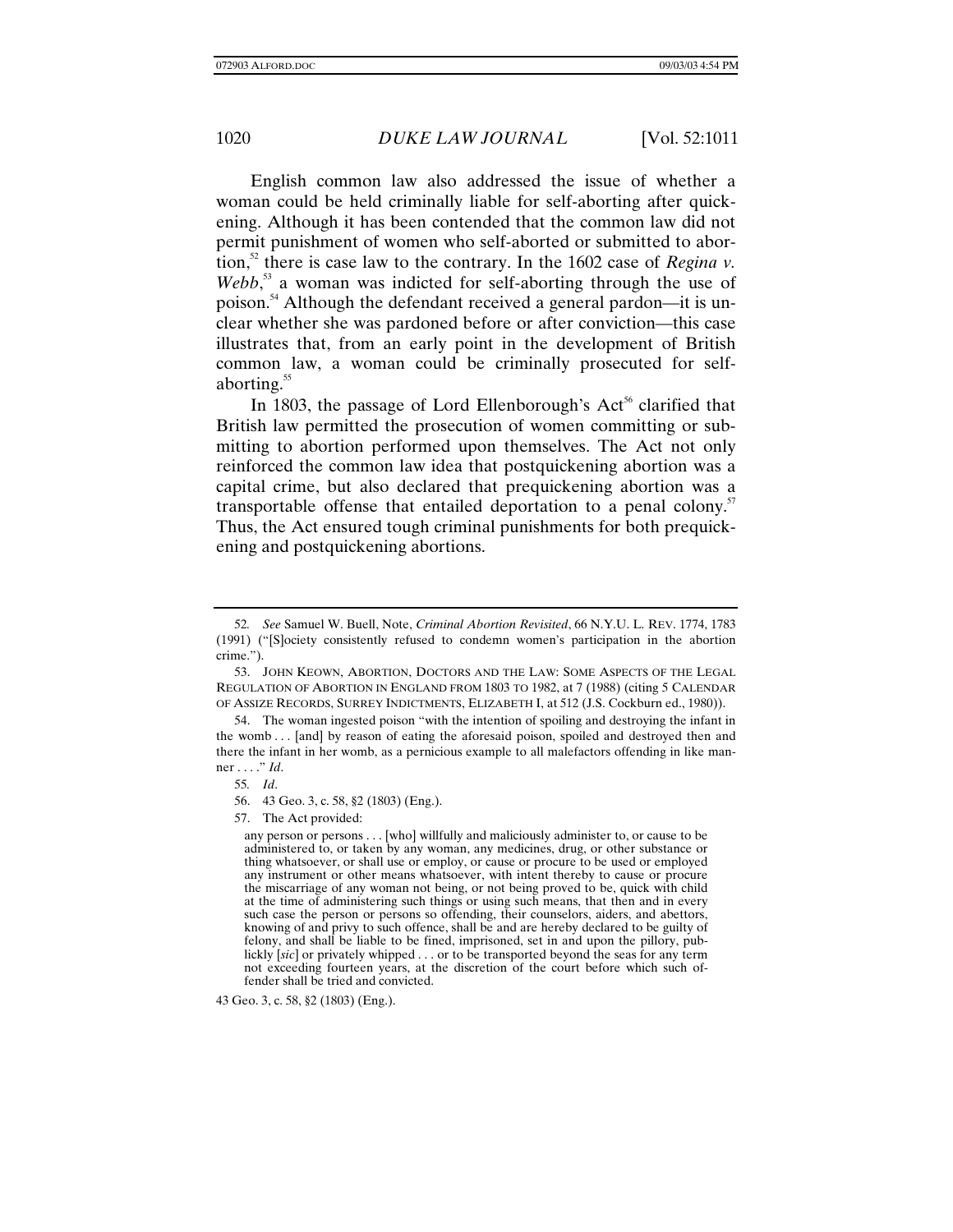Further, case law following the passage of Ellenborough's Act cemented the criminal culpability of women who self-aborted. In *Rex v. Russell*,<sup>58</sup> the court debated the legality of self-aborting.<sup>59</sup> The prosecutor in this case argued that England's abortion statute "makes it criminal to administer any poison or other noxious thing to a woman with child, *whether quick or not*, with intent to procure abortion, is general, and includes all persons; it therefore applies as well to the woman herself as to another person administering to her."60 The prosecutor further argued that "[i]ndependent of that statute, it was a misdemeanor at common law in a woman to take any substance with intent to procure abortion."<sup>61</sup> Eight of the twelve judges agreed with the prosecutor's assertions, and held that the woman taking the poisonous substance with the intent to abort was *felo de se—*a felon against herself—in the crime of abortion.<sup>62</sup> However, because the woman who aborted her fetus died as a result of the procedure, the court's comments on self-abortion are dicta.<sup>63</sup> Interestingly, the court apparently considered the woman's actions a felony against herself rather than a crime against the fetus. This approach could be analogized to self-abortion under the *Roe-Casey* framework, which permits prohibition of self-abortion based on the state's interest in protecting the health of the mother. $64$ 

2. *American common and statutory law*. Unlike the English common and statutory law, the historical treatment of self-abortion rights in American common and statutory law is ambiguous. In its earliest days, the United States lacked abortion statutes. Instead, states derived their abortion laws from the British common law.<sup>65</sup> At this stage, states commonly adopted the early British common law concept that self-aborting or submitting to abortion was not a crime if it occurred before quickening.<sup>66</sup> Connecticut became the first state to

65. MOHR, *supra* note 51, at 3.

66*. See* Cyril C. Means, Jr., *The Law of New York Concerning Abortion and the Status of the Foetus*, *1664–1968: A Case of Cessation of Constitutionality*, 14 N.Y.L.F. 411, 500 n.226 (1968) (asserting that at common law a woman was not criminally liable for aborting before quickening).

<sup>58. 168</sup> Eng. Rep. 1302 (K.B. 1832) (emphasis added).

<sup>59</sup>*. Id*.

<sup>60</sup>*. Id.* at 1305 (emphasis added).

<sup>61</sup>*. Id*.

<sup>62</sup>*. Id.* at 1306.

<sup>63</sup>*. Id*.

<sup>64</sup>*. See supra* Part II.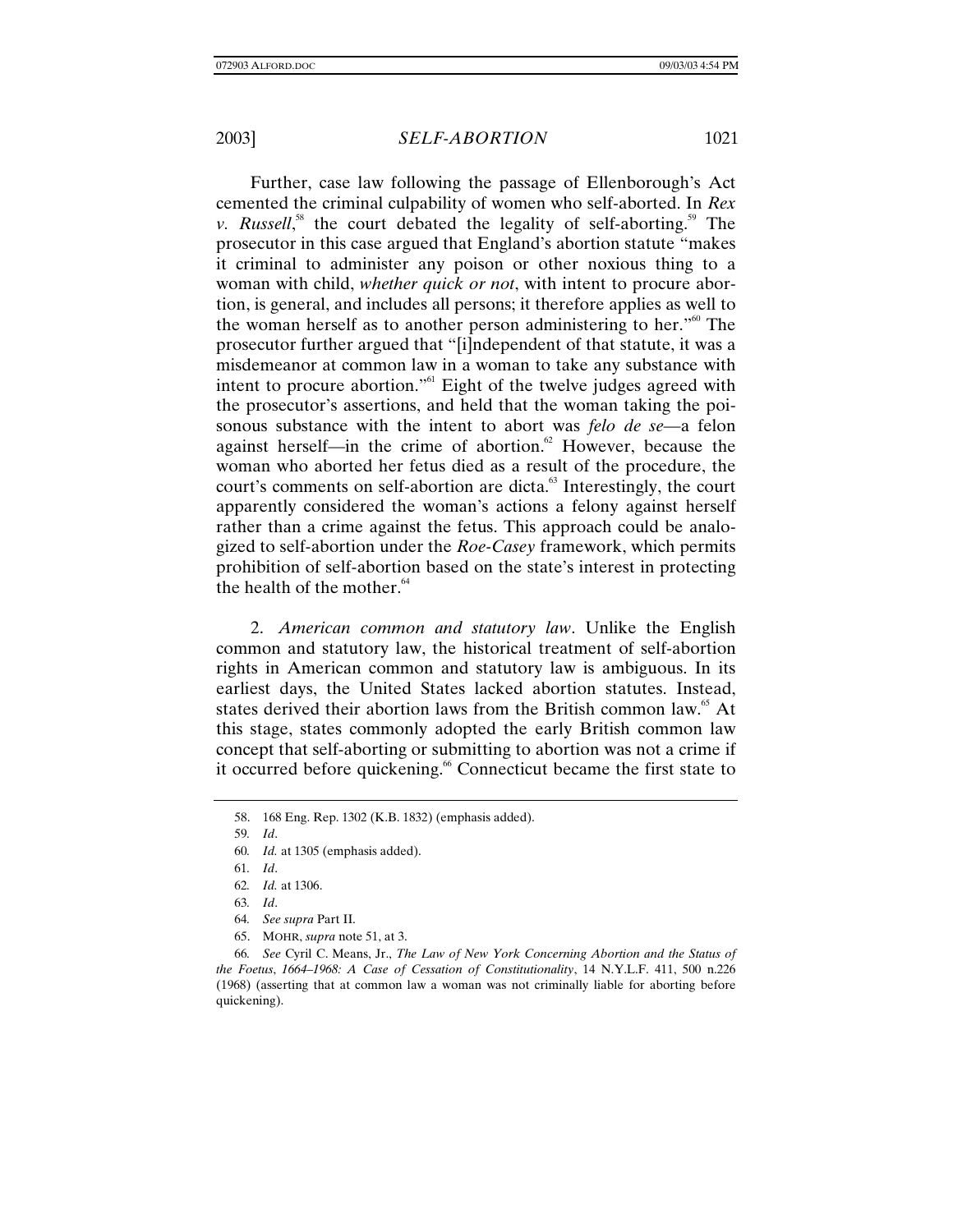criminalize abortion through statute in  $1821$ .<sup>67</sup> The provision, which was primarily a poison control law, criminalized the administration of a poisonous substance "to cause or procure the miscarriage of any woman, then being quick with child.<sup>"68</sup> The law was aimed primarily at apothecaries who sold the poisons to women, and did not punish the women who ingested the toxins. $\mathscr{F}$  Indeed, such early abortion statutes appeared to consider women seeking abortions as victims of their own moral weaknesses who needed state protection, rather than as felons. $70$ 

The legal consequences of a woman's participation in abortion, however, soon changed markedly in many states. In 1845, New York criminalized a woman's participation in her own abortion through statute.<sup>71</sup> Fourteen other states ultimately adopted similar provisions in their abortion laws.<sup>72</sup> The New York statute provided:

Every woman who shall solicit of any person any medicine, drug, or substance or thing whatever, and shall take the same, or shall submit to any operation, or other means whatever, with intent thereby to procure a miscarriage, shall be deemed guilty of a misdemeanor, and shall, upon conviction, be punished by imprisonment in the county jail, not less than three months nor more than one year, or by a fine not exceeding one thousand dollars, or by both such fine and imprisonment.<sup>13</sup>

This statute was similar to Ellenborough's Act because it provided criminal punishment for women self-aborting or submitting to abortion, regardless of whether the fetus was quick.

In addition to statutes providing criminal penalties for selfaborting, cases in at least two other states show that the common law also permitted prosecution for self-aborting after the fetus had quickened. In *Smith v. State*, 74 Maine's highest court stated that, at common law, if a woman takes poison to induce a miscarriage or permits a man to beat her for the same purpose, both of the acts are criminal if they

<sup>67.</sup> MOHR, *supra* note 51, at 20–21.

<sup>68</sup>*. Id.* at 21 (quoting THE PUBLIC STATUTE LAWS OF THE STATE OF CONNECTICUT 152– 53 (Hartford, S.G. Goodrich, & Huntington & Hopkins 1821)).

<sup>69</sup>*. Id.* at 22.

<sup>70.</sup> Buell, *supra* note 52, at 1783.

<sup>71</sup>*. Id.* at 1785.

<sup>72</sup>*. Id*.

<sup>73.</sup> Means, *supra* note 66, at 454 n.101 (quoting Act of May 13, 1845, ch. 260, § 3, 1845 N.Y. Laws 285–86).

<sup>74. 33</sup> Me. 48 (1851).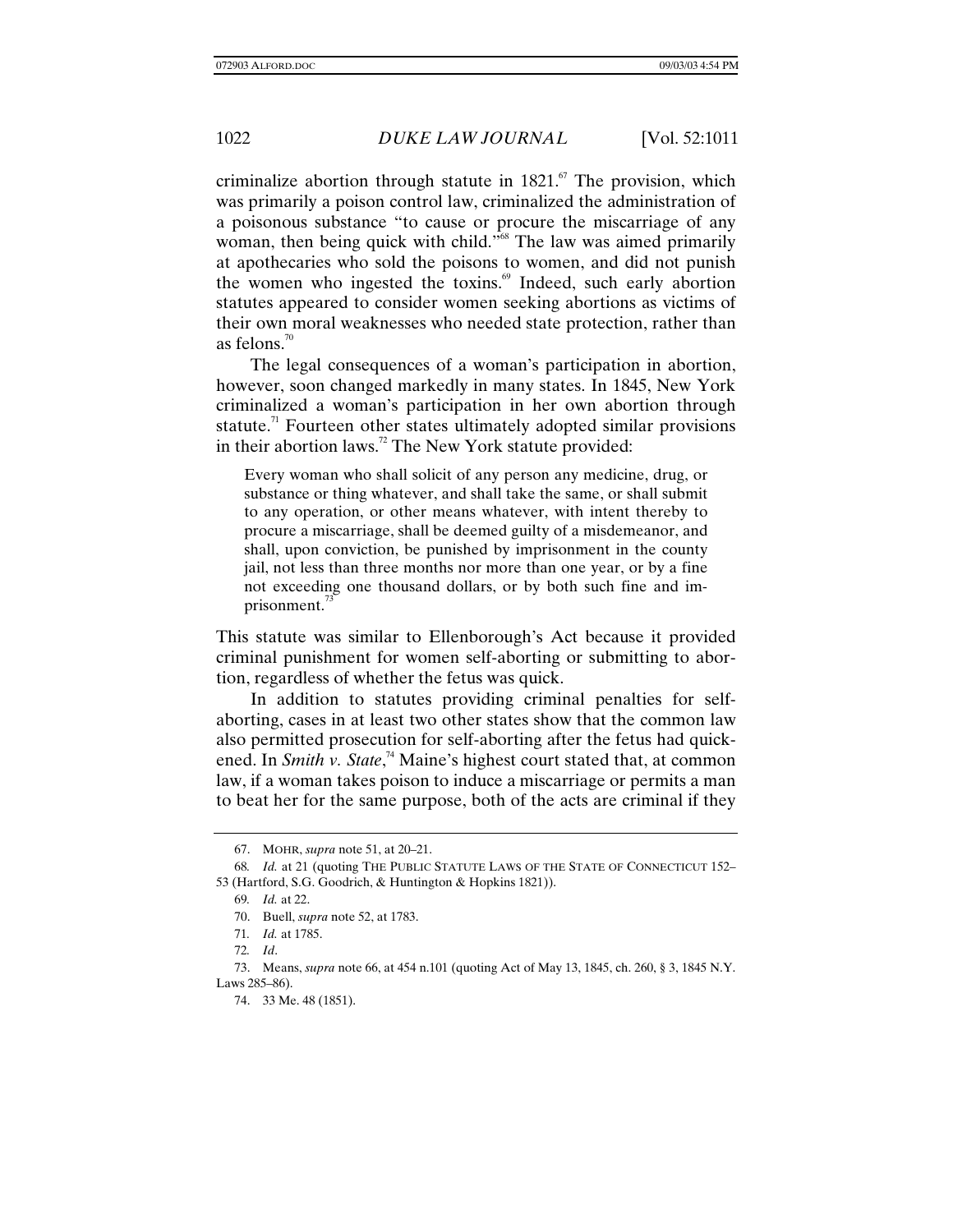are intended to and in fact do injure the fetus.<sup>75</sup> However, the court narrowed its conclusion by stating that the fetus must be quick at the time of the self-abortion.<sup>76</sup> Nearly a century later, the New Jersey Supreme Court similarly held in *In re Vince* that, at common law, a woman could be prosecuted for self-aborting her fetus if the fetus had quickened.77 The comments on the illegality of self-abortion in *Smith* and *In re Vince* were mere dicta, however, because women were not actually prosecuted for their abortions in those cases.<sup>78</sup>

However, other states rejected the notion that women could be criminally liable for aborting their fetuses. In *State v. Carey*, 79 Connecticut's highest court discussed the right of a man to injure his own body without criminal penalty, and applied this same reasoning to abortion. $80$  The Court held:

At common law an operation on the body of a woman quick with child, with intent thereby to cause her miscarriage, was an indictable offense, but it was not an offense in her to so treat her own body, or to assent to such treatment from another; and the aid she might give to the offender in the physical performance of the operation did not make her an accomplice in his crime.<sup>81</sup>

In 1963, the Michigan Supreme Court agreed with the court's holding in *Carey* that a woman cannot be guilty of self-aborting or submitting to abortion. $82$ 

The conflicting views of state supreme courts and state abortion statutes show that self-abortion was neither clearly permitted nor uniformly prohibited. Thus the right to self-abort was not traditionally accepted in American legal history. According to the *Glucksberg* analysis, a right cannot be considered fundamental unless it is "deeply

<sup>75</sup>*. Id.* at 55.

<sup>76</sup>*. Id*. The court explained, "[i]f, before the mother had become sensible of its motion in the womb, it was not a crime; if afterwards, when it was considered by the common law, that the child had a separate and independent existence, it was held highly criminal." *Id*.

<sup>77</sup>*. In re* Vince, 67 A.2d 141, 144 (N.J. 1949).

<sup>78</sup>*. See Smith*, 33 Me. at 53 (noting that the woman in question had died from the abortion procedure; although the court never expressly addresses the notion, it can be inferred that there was no postmortem prosecution of the woman); *In re* Vince, 67 A.2d at 144 ("Since respondent was not quick with child at the time of the alleged abortion she cannot be indicted for the common law crime or for conspiracy to commit common law abortion . . . .").

<sup>79. 56</sup> A. 632 (Conn. 1904).

<sup>80</sup>*. Id.* at 635–36.

<sup>81</sup>*. Id.* at 636.

<sup>82</sup>*. In re* Vickers, 123 N.W.2d 253, 254 (Mich. 1963).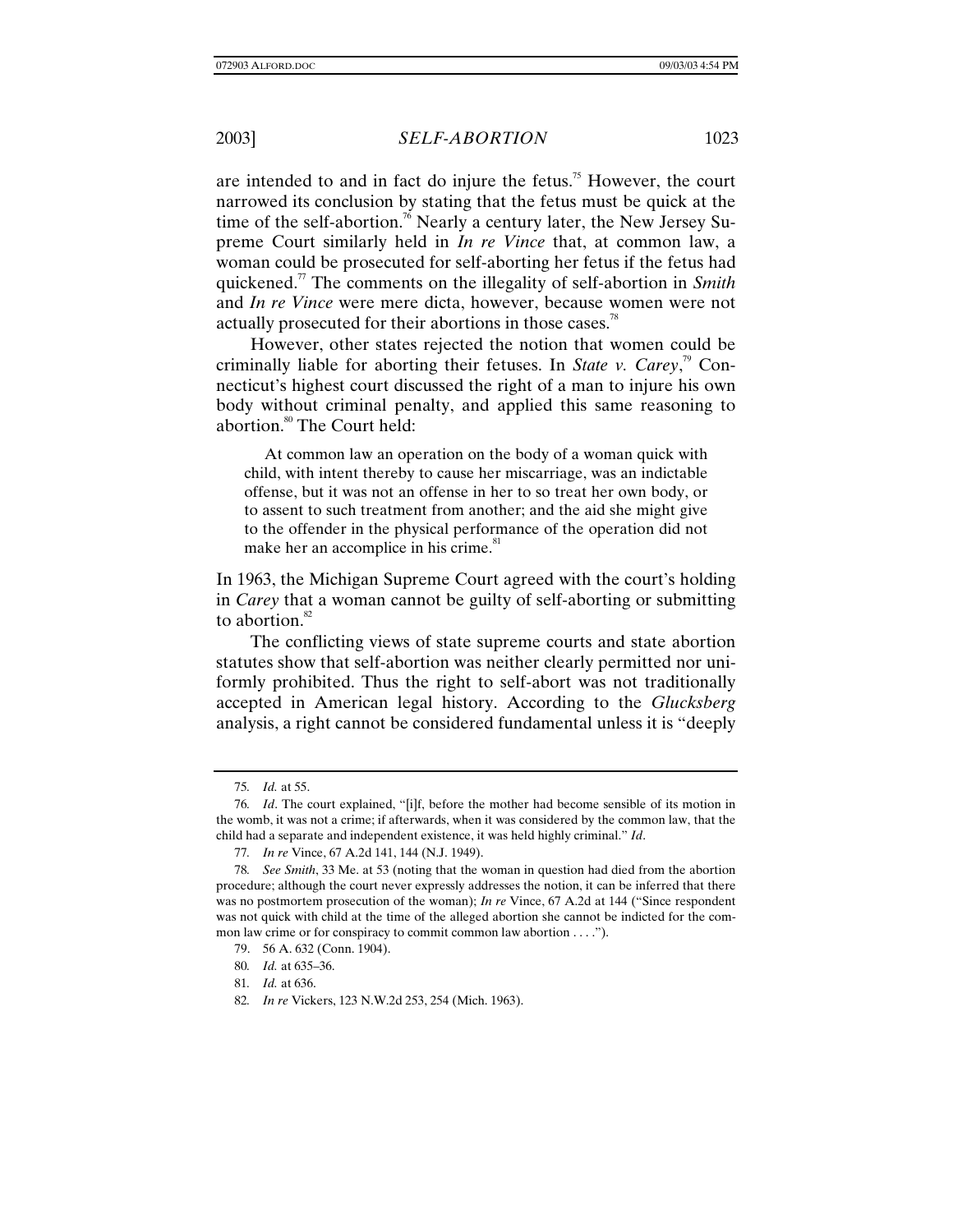rooted" in American history and tradition. Consequently, because there was no traditional right to self-abort in American history, selfabortion is not a fundamental right.

### IV. A STATE'S RIGHT TO PROSCRIBE HARMS TO ONE'S SELF

The above analysis showed that self-abortion is not a fundamental right under the *Glucksberg* analysis. One can reach the same conclusion by analogizing self-abortions in relation to suicide laws. A state's right to prohibit self-abortion is based not only on its interest in the potential life of the fetus, but also on its interest in protecting the mother. A survey of common law suggests that governments have traditionally been able to prohibit a person from harming himself. The crime of suicide is the most important illustration of this right. A historical analysis of suicide in English and American common law shows that an individual has not traditionally had the power to kill himself. The historical right of government to prohibit a person from harming himself implies that a state today could likewise proscribe self-abortion.

#### *A. Suicide as a Crime in English Common Law*

An examination of English common law reveals that England traditionally had the power to criminalize suicide. The prohibition of suicide in English history began in 673 when the Catholic Church condemned the act in its canon of law.<sup>83</sup> King Edgar formally proscribed suicide in 969, stating: "It is neither lawful to celebrate Mass for the soul of one who by any diabolical instigation hath voluntarily committed murder on himself, nor to commit his body to the ground with hymns and psalmody or any rites of honorable sepulture."<sup>84</sup>

Legal scholars also contemplated the crime of suicide early in the formation of the common law. In his authoritative treatise written approximately between the years of  $1220$  and  $1260$ ,<sup>85</sup> Henry de Bracton argued that suicide was a serious crime under the common law:

<sup>83.</sup> G. STEVEN NEELEY, THE CONSTITUTIONAL RIGHT TO SUICIDE 45 (1996).

<sup>84</sup>*. Id.* at 45–46 (quoting JAMES J. O'DEA, SUICIDE: STUDIES ON ITS PHILOSOPHY, CAUSES, AND PREVENTION 311–12 (New York, G.P. Putnam's Sons 1882)).

<sup>85</sup>*. See* Thomas J. Marzen et al., *Suicide: A Constitutional Right?*, 24 DUQ. L. REV. 1, 57 (1985) (estimating the date of de Bracton's treatise).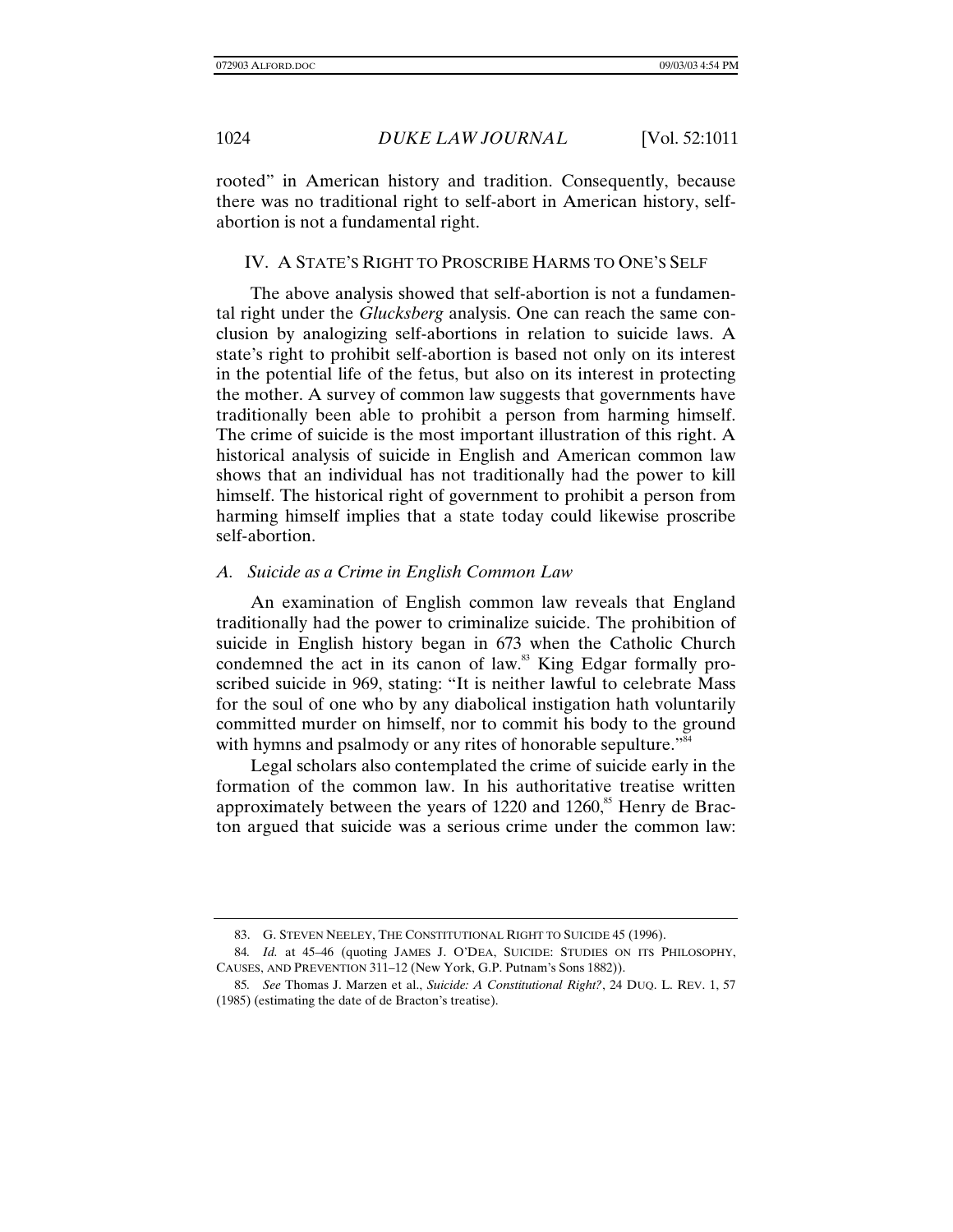"Just as a man may commit felony by slaying another so he may do so by slaying himself, the felony is said to be done to himself."<sup>86</sup>

The first judicial decision explaining the crime of suicide was Hales v. Petit,<sup>87</sup> decided by the Court of King's Bench in 1562. In *Hales*, the court considered the conduct of a man who voluntarily entered a river and purposefully permitted himself to drown.<sup>88</sup> The court considered his conduct to be a felony equal to the murder of another person: "this act which he has done to himself, is to be considered in the same light as if he had done it to another."89 The court determined that the appropriate punishment for suicide was the forfeiture of a person's remaining goods, debts, and chattels to the king.<sup>90</sup>

Although the court strongly analogized suicide to felonious murder, it further discussed the unique nature of the crime, labeling it "an offence against nature, against God, and against the King."91 The court's analysis further shows the gravity of the offense of suicide, in that it is morally considered a "greater offence" than the murder of another.<sup>92</sup> The many justifications offered by the *Hales* court for the condemnation of suicide, therefore, suggest that a state has a strong interest in criminalizing self-murder and a right to do so.

In the mid-seventeenth century, Edward Coke examined the common law's treatment of suicide.<sup>93</sup> He argued that suicide was a felony against one's self that was similar to murder of another.<sup>94</sup> "*Felo de se* is a man, or woman, which being *compos mentis*, of sound memory, and of the age of discretion, killeth himself, which being lawfully found by the oath of twelve men, all the goods and chattels of the party so offending are forfeited."95 Coke incorporated elements of the common law's treatment of murder into his analysis of suicide. For instance, he stated that a person must be of sound mind to be criminally

<sup>86. 2</sup> HENRY DE BRACTON, ON THE LAWS AND CUSTOMS OF ENGLAND 423 (Samuel E. Thorne trans., Belknap Press of the Harvard Univ. Press 1968) (n.d.).

<sup>87. 75</sup> Eng. Rep. 387 (C.B. 1562); NEELEY, *supra* note 83, at 47.

<sup>88</sup>*. Hales*, 75 Eng. Rep. at 390.

<sup>89</sup>*. Id.* at 395.

<sup>90</sup>*. Id.* at 399.

<sup>91</sup>*. Id.* at 400.

<sup>92</sup>*. Id*.

<sup>93</sup>*. See* Marzen et al., *supra* note 85, at 60–61 (discussing the influence of Coke's treatise).

<sup>94</sup>*. Id*.

<sup>95.</sup> COKE, *supra* note 49, at 54.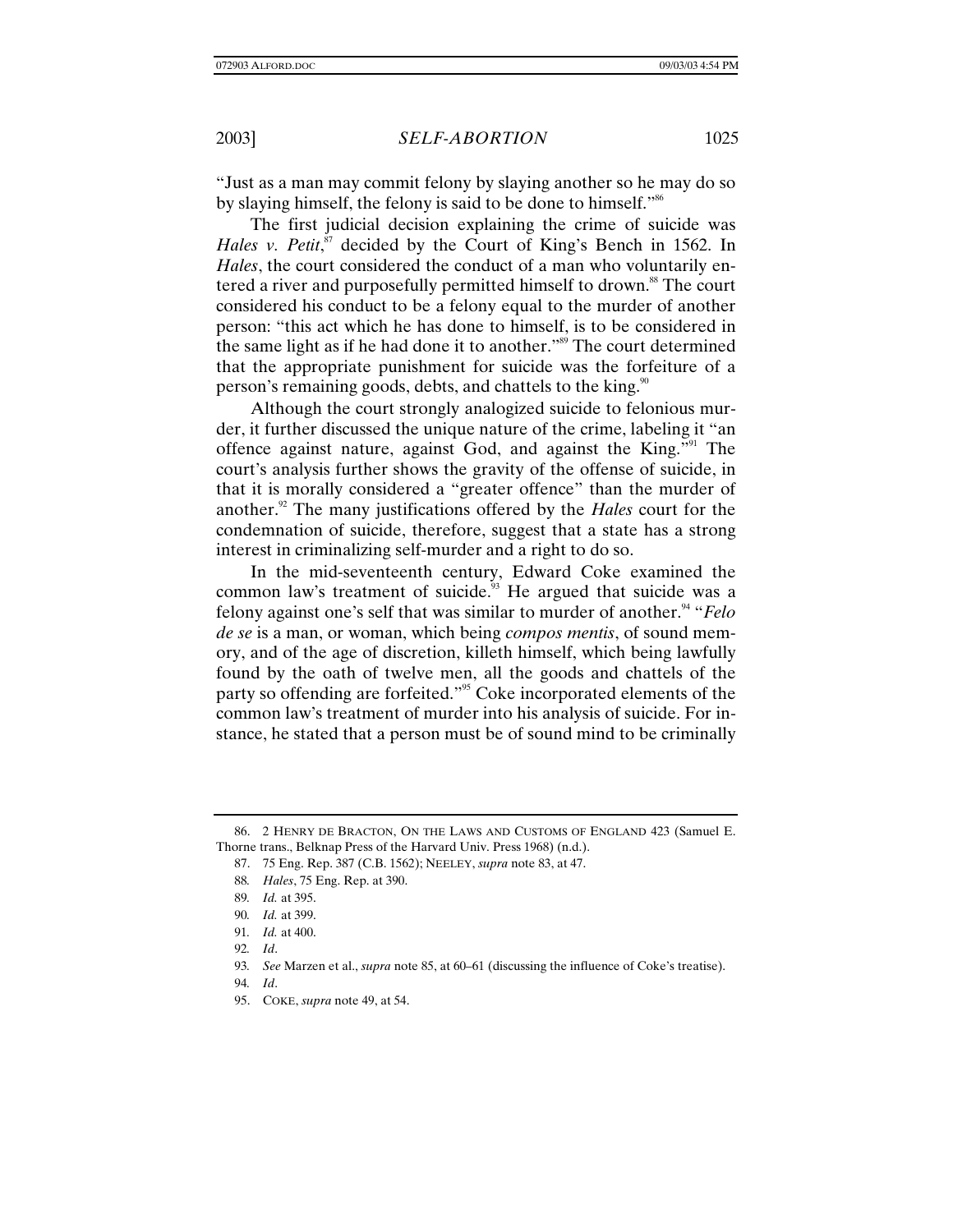liable for suicide, just as a person must be of sound mind to be convicted of murder. $96$ 

More recent legal historians have articulated similar rules regarding suicide. Matthew Hale, writing nearly a century later than Coke, described the law's treatment of suicide in similar terms. Like Coke, he labeled suicide a *felo de se* "where a man of the age of discretion, and *compos mentis*, voluntarily kills himself by stabbing, poison, or any other way."<sup>97</sup> Hale determined that, as long as a person was not insane when committing suicide, the person had committed a felony and his "goods and chattles" were subject to forfeiture.<sup>98</sup> Similarly, William Blackstone acknowledged the felonious nature of suicide in his authoritative *Commentaries on the Laws of England*.<sup>99</sup> He wrote that one who commits suicide is guilty of a "double offence; one spiritual, in invading the prerogative of the Almighty, and rushing into his immediate presence uncalled for; the other temporal, against the king, who hath an interest in the preservation of all his subjects."<sup>100</sup> He noted that a person who commits suicide deserved harsh punishment. Not only should one who commits suicide forfeit his goods and chattels, but also his remaining legacy should be tarnished by "an ignomious burial in the highway, with a stake driven through his body."<sup>101</sup> Blackstone noted that these punishments would serve as a deterrent, explaining that "his care for either his own reputation, or the welfare of his family, would be some motive to restrain him from so desperate and wicked an act."<sup>102</sup> Thus, from early in English history through the time of American colonization, the common law considered suicide a felonious act, and the government had an interest in protecting its citizens from carrying out this crime against themselves.

## *B. Suicide as a Crime in American Common Law*

English common law played a significant role in the development of early American law, although its influence varied widely from col-

<sup>96</sup>*. See id.* ("If a man lose his memory by the rage of sickness or infirmity, or otherwise, and kill himself while he is not *compos mentis*, he is not *felo de se*: for, as he cannot commit murder upon another, so in that case he cannot commit murder upon himself.").

<sup>97. 1</sup> MATTHEW HALE, HISTORIA PLACITORUM CORONAE: THE HISTORY OF THE PLEAS OF THE CROWN 411 (George Wilson ed., Dublin, E. Lynch 1778).

<sup>98</sup>*. See id.* at 412–13 ("[A] lunatic killing himself in the fit of lunacy is not *felo de se . . .* ."). 99. 4 WILLIAM BLACKSTONE, COMMENTARIES \*189.

<sup>100</sup>*. Id*.

<sup>101</sup>*. Id.* at \*190.

<sup>102</sup>*. Id*.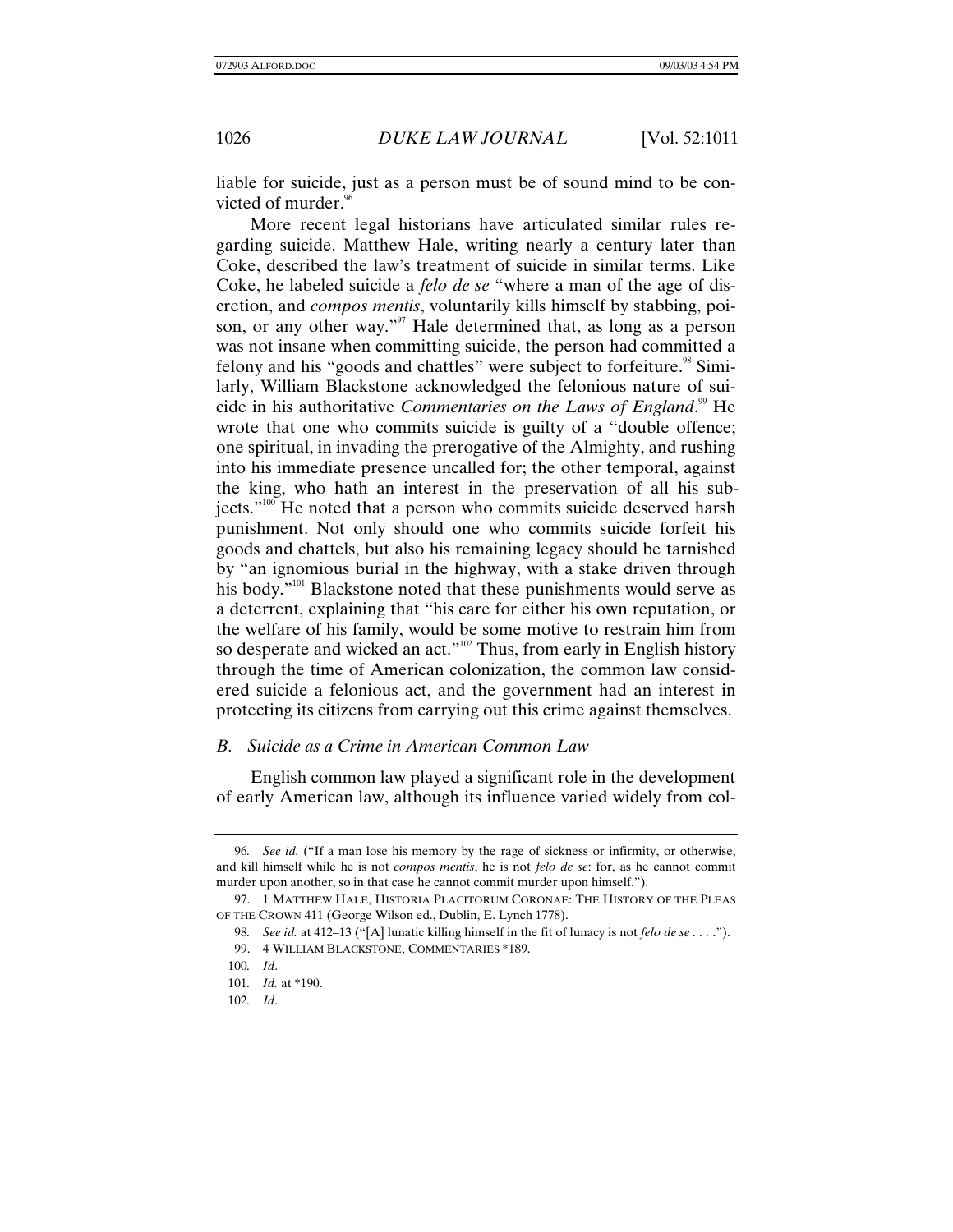ony to colony.103 The colonies of Virginia, North Carolina, South Carolina, Georgia, New Hampshire, New York, and Maryland all accepted the English common law's treatment of suicide as a punishable crime.<sup>104</sup> Virginia followed the English common law tradition of punishing suicide by the confiscation of goods and chattels and ignominious burial.105 Indeed, Pennsylvania was the only colony that did not follow the lead of the English common law in criminalizing suicide. Pennsylvania adopted a law in 1701 that decriminalized suicide by eliminating forfeiture as a punishment for the  $act.^{106}$ 

However, with the end of colonial times came a gradual phasing out of suicide laws.107 The elimination of legal penalties for suicide was not, however, based upon the belief that a person had a fundamental and uninhibited right to harm himself. A treatise written in 1796 by Zephaniah Swift, later chief justice of Connecticut's highest court, explains the reasons for eliminating legal punishment of suicide:

There can be no act more contemptible, than to attempt to punish an offender for a crime, by exercising a mean act of revenge upon lifeless clay, that is insensible of the punishment. There can be no greater cruelty, than the inflicting a punishment, as the forfeiture of goods, which must fall solely on the innocent offspring of the offender. This odious practice has been attempted to be justified upon the principle, that such forfeiture will tend to deter mankind from

105. Burgess-Jackson, *supra* note 103, at 61.

106*. Id.* at 65. The pertinent part of the statute read: "If any person, through Temptation or melancholly, shall Destroy himself, his Estate, Real & Personal, shall, notwithstanding, Descend to his wife and Children or Relations as if he had Died a natural death . . . ." *Id.* (quoting THE EARLIEST PRINTED LAWS OF PENNSYLVANIA, 1681–1713 (John D. Cushing ed., 1978)).

107. Penalties for suicide were abolished in Maryland and New Jersey in 1776, North Carolina in 1778, New Hampshire in 1783, Delaware in 1792, Rhode Island in 1798, and Virginia in 1847. Marzen et al., *supra* note 85, at 67.

<sup>103.</sup> Keith Burgess-Jackson, *The Legal Status of Suicide in Early America: A Comparison with the English Experience*, 29 WAYNE L. REV. 57, 60–61 (1982).

<sup>104</sup>*. Id.* at 61; *see also* Marzen et al., *supra* note 85, at 65 (stating that Maryland adopted the common law penalties for suicide). Connecticut applied the common law treatment as well, but did not enforce any confiscations of property for suicide. Marzen et al., *supra* note 85, at 65. Massachusetts prohibited the confiscation of a suicide's property but enacted a statute that required ignominious burial of a suicide's body, thus punishing the person who committed suicide but not his heirs. *Id*. The Massachusetts statute read in part: "This Court considering how far Satan doth prevail upon several persons within this Jurisdiction, to make away themselves, judgeth that God calls them to bear testimony against such wicked and unnatural practices, that others may be deterred therefrom . . . ." Burgess-Jackson, *supra* note 103, at 64 (quoting THE COLONIAL LAWS OF MASSACHUSETTS 137 (William H. Whitmore ed., Boston, Rockwell & Churchill 1887)).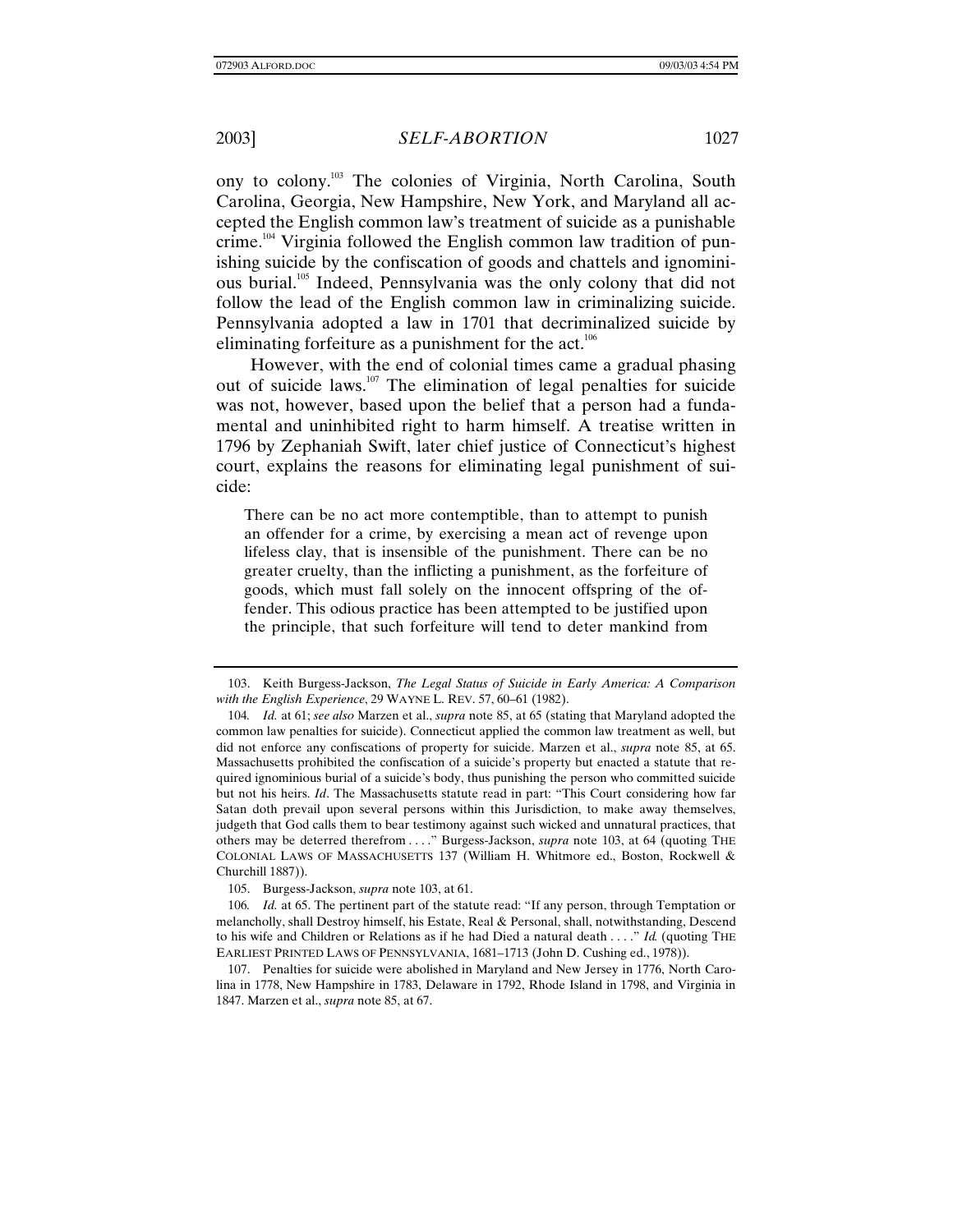the commission of such crimes, from a regard to their families. But it is evident that where a person is so destitute of affection for his family, and regardless of the pleasures of life, as to wish to put an end to his existence, that he will not be deterred by a consideration of their future subsistence.<sup>108</sup>

Thus, the states eliminated the legal prohibitions against suicide in order to avoid punishing a suicide victim's family, not because they thought a person had a right to kill himself.

In recent years, the Supreme Court has examined suicide in the context of physician-assisted suicide. In *Washington v. Glucksberg*,<sup>109</sup> the Court upheld Washington's ban on assisted suicide.<sup>110</sup> Crucial to the Court's reasoning was its determination that the United States Constitution did not afford an individual a fundamental right to commit suicide: "we are confronted with a consistent and almost universal tradition that has long rejected the asserted right [to commit suicide], and continues explicitly to reject it today."<sup>111</sup> The Court further noted that "for over 700 years, the Anglo-American common law tradition has punished or otherwise disapproved of both suicide and assisting suicide."112 While acknowledging that legal punishment of suicide has been eliminated in all states, it concluded that this trend in the law did not reflect a right to commit suicide or even acceptance of the act, but rather showed the states' desire to not punish a suicide's  $family.<sup>113</sup>$  Thus, the Court suggests that a person does not have a constitutionally protected right to kill himself.

There is a strong analogy between a state's right to proscribe suicide and a state's right to proscribe self-abortion. The common law history of suicide and the modern interpretation of this history set forth important limitations on a person's right to self-autonomy. Although a person is guaranteed great personal liberty under the federal constitution, there are bounds on that autonomy, even when a person's conduct does not impede the rights of others. Indeed, the Supreme Court has recognized that a state has an "unqualified interest in the preservation of human life" that limits a person's right to

<sup>108.</sup> *Id*. at 68–69 (quoting S.F.C. MILSOM, HISTORICAL FOUNDATIONS OF THE COMMON LAW 32 (2d ed. 1982)).

<sup>109. 521</sup> U.S. 702 (1997).

<sup>110</sup>*. Id.* at 705–06.

<sup>111</sup>*. Id.* at 723.

<sup>112</sup>*. Id.* at 711.

<sup>113</sup>*. Id.* at 713.